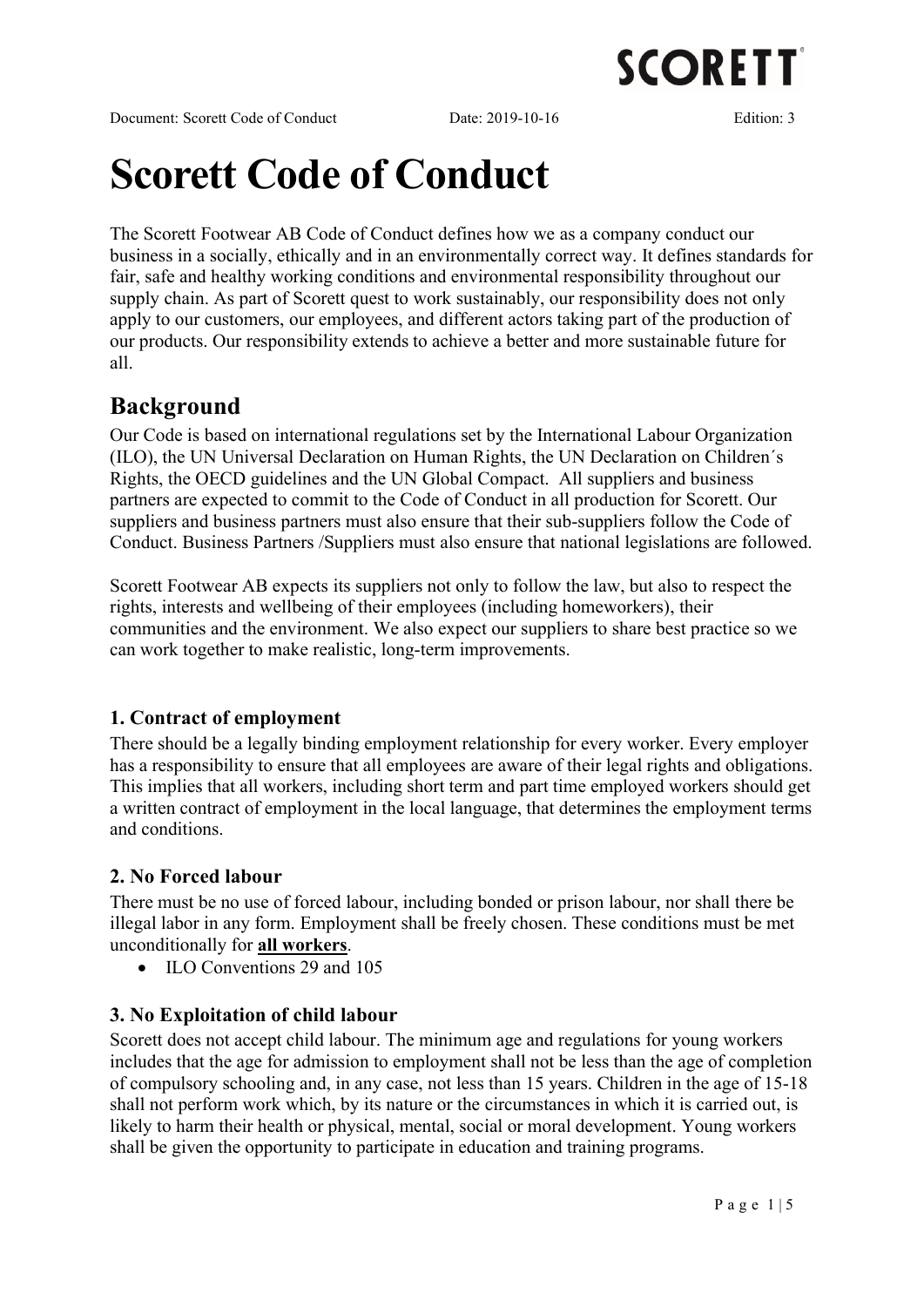

**SCORETT** 

In addition, there shall be no forms of slavery or practices similar to slavery, such as the sale and trafficking of children, debt bondage and serfdom and forced or compulsory labour.

• ILO Conventions 138 and 182, 79 and 142

#### 4. Equal treatment of Homeworkers

Our definition of homeworkers is based upon the International Labour Organisation (ILO) Convention (1996, C177, Article 1) which promotes the equality of treatment between homeworkers and other wage earners.

We are aware that homeworkers may be present in our supply chains, we are supportive of this and want to continue to provide an income stream for these workers. Suppliers to Scorett is urged to strive to sustain their employment, make their work as regular as possible, while providing and safeguarding their rights, income and working conditions if they are found to be below those set out in international standards.

• ILO Convention on Homeworking (1996, C177, Article 4, 5 6 and 7).

#### 5. Working hours

There must be no excessive working hours; the working hours must comply with applicable laws and industry standards. In any event, workers must not be required to work in excess of 48 hours per week on a regular basis. Employees must be allowed at least 24 consecutive hours rest in every seven-day work period. Overtime must be voluntary, must not exceed 12 hours per week and must always be compensated at a premium rate. All employees must be entitled to contractual holidays, sick leave and parental leave.

• ILO Convention 1 and 14

#### 6. Compensation

Wages and benefits paid for a standard working week must meet at least legal or industry minimum standards. In cases where minimum standards are not enough to cover the basic needs for workers and their families, and to allow for some savings, the employer is urged to strive for a living wage. Deductions from wages which are not provided for by national law, are not permitted. Workers should be informed about how their wages are made up and receive a pay slip with this information. The workers should also be entitled of all legal social benefits, like pension and health benefits. These benefits must be clearly marked on the pay slip.

• ILO Conventions 26 and 131

#### 7. No Discrimination

There must be no discrimination in recruitment, wage policy, admittance to training programs, employee promotion policy, policies of employment termination and retirement. All employment relationships shall be based on the principle of equal opportunities, regardless of race, colour, sex, religion, political affiliation, opinion, union membership, nationality, social origin, deficiencies or handicaps.

• ILO Conventions 100 and 111, 143, 158 and 159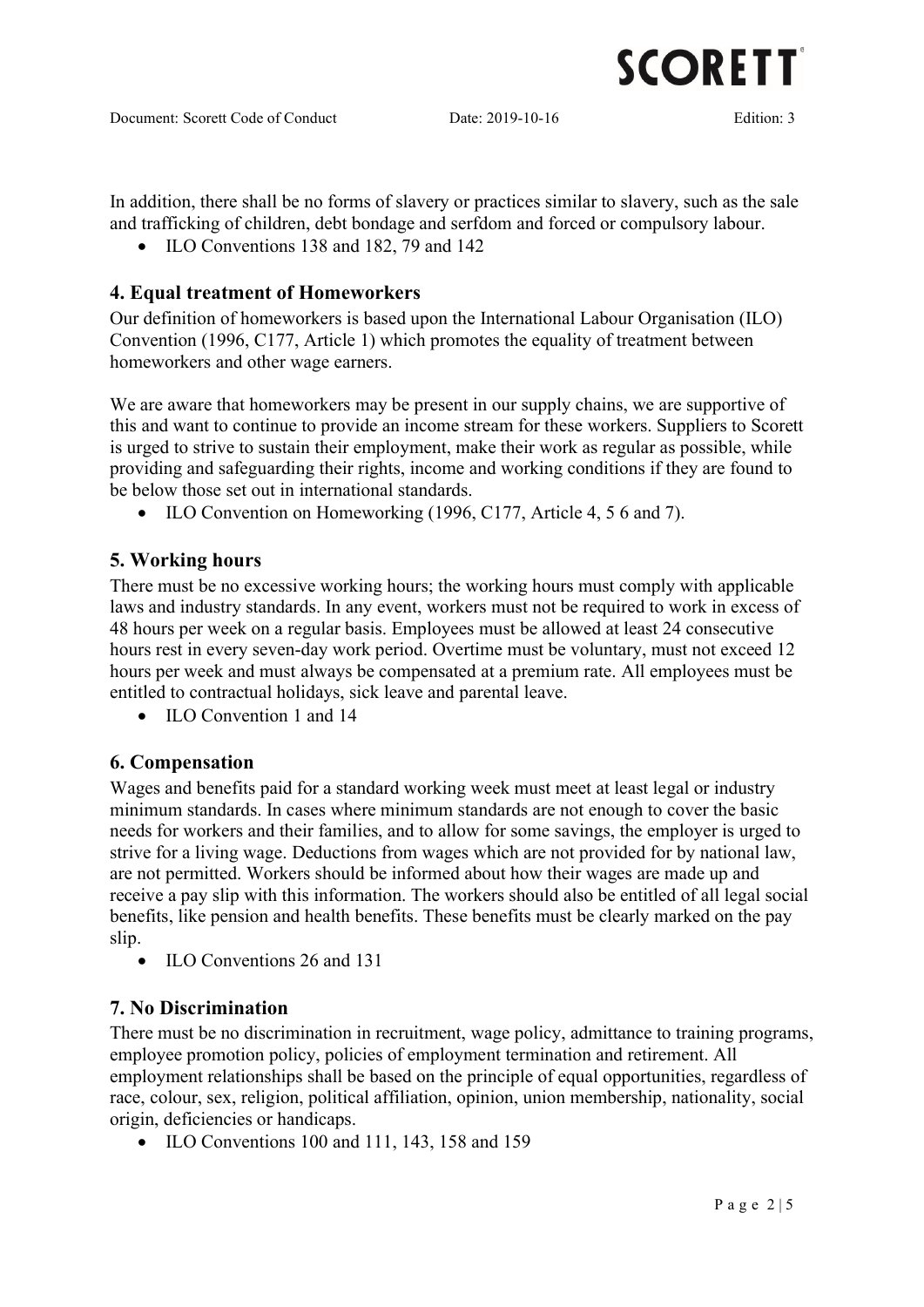

#### 8. Safe and healthy working conditions, no harassment or abuse

The employer must provide a safe and hygienic working environment. The employer must provide adequate protective equipment where needed and train workers how and why to use it. The employer must also implement effective regulations to prevent accidents and minimize health risks. Every employee should be treated with respect and dignity. No employee should be subject to any physical, sexual, psychological or verbal harassment or abuse.

• ILO Convention 155 & recommendations 164 and 190

#### 9. Factory & Housing Conditions

For the workers' well-being and for the quality of the products, following is important:

- The factory environment should be clean and free from pollution.
- The temperature in the factory should be tolerable for a working environment. Ventilation must be good enough to remain indoor air fresh from any pollutants from processes. Heaters and fans should be connected to an extractor.
- The lighting should be acceptable for all work performed.
- First aid equipment must be easily available, and an adequate number of workers shall have been trained in basic first aid.
- Evacuation plans should be in place and well known to all workers. Evacuation paths must be clearly marked, unblocked and suitable for firefighting equipment.
- Sanitary facilities should be clean, and workers must have access without unreasonable restrictions. There should be an adequate number of facilities for the workers in the factory (one in each floor and separate for men and women is preferred).
- If dormitory facilities are provided these should meet all applicable laws and regulations related to health and safety, including fire safety, electrical- and structural safety.

#### 10. Freedom of association and the right to collective bargaining

Workers´ right to negotiate collectively shall not be prevented in any way. The right of all workers to form and join trade unions shall be respected. In situations, in which the right to freedom of association and collective bargaining are restricted under law, the employer shall, facilitate other forms of independent and free association and bargaining for all workers. Workers' representatives must not be discriminated against and shall have access to all workplaces necessary to carry out their role.

• ILO Conventions 87, 98, 135, 143 and 154

#### 11. Corruption

Scorett wants to conduct an ethical business where no corruption exits, therefore we expect our suppliers to act the same. We have a zero-tolerance policy on corruption; including bribery, extortion, kickbacks and improper private or professional benefits to customers, agents, contractors, suppliers or employees of any such party or government officials. Suppliers to Scorett should not make or approve any illegal payment to anyone under any circumstances.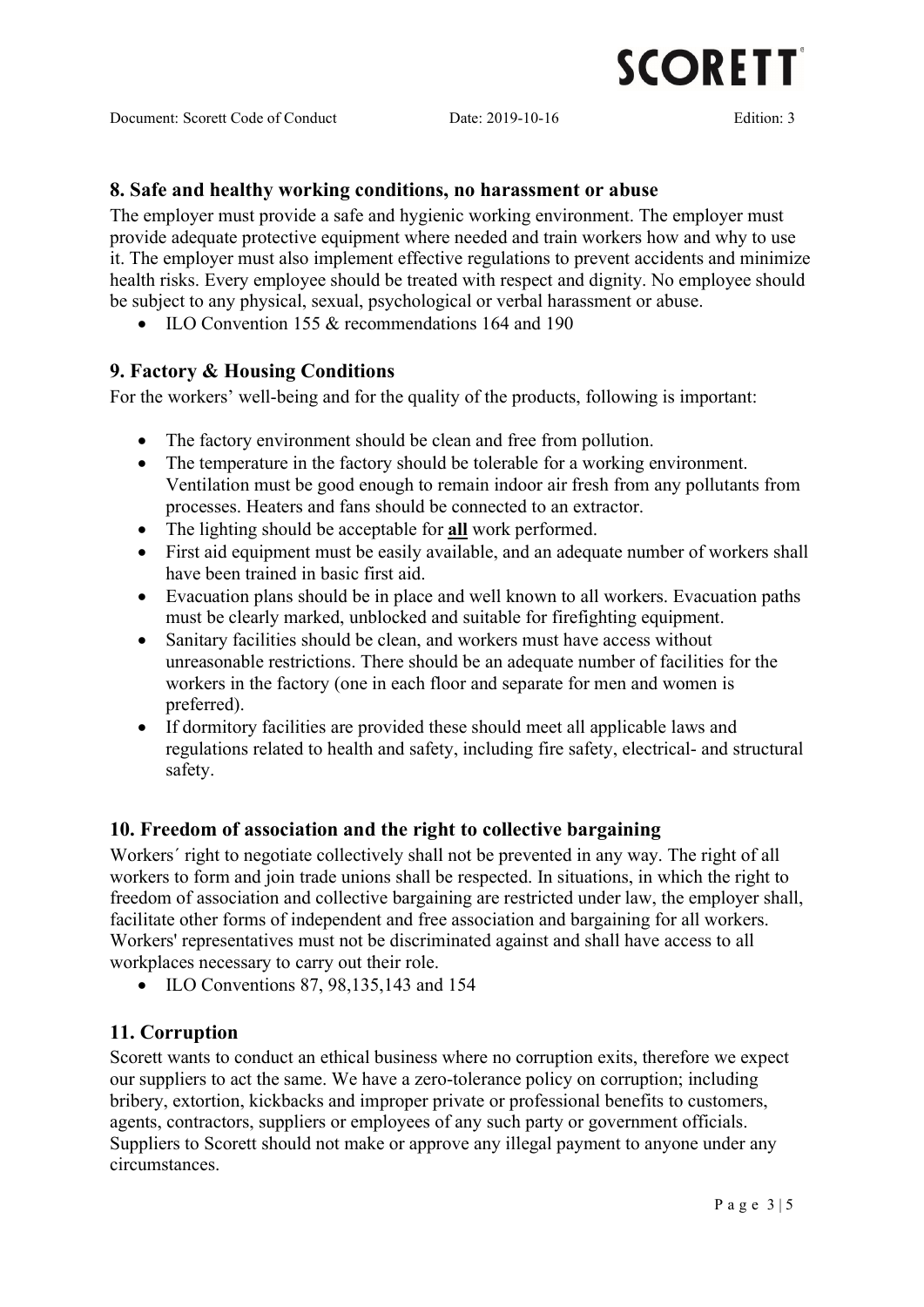

Document: Scorett Code of Conduct Date: 2019-10-16 Edition: 3

### 12. Management System

The Management shall ensure a well-established and functional anti-corruption policy and handling of any eventual cases of corruption. Functional means for two-way communication between management and workers must be installed. Scorett expects their suppliers to continuously strive for improvements to comply with our Code of Conduct. For a successful implementation of our Code of Conduct, clear responsibilities and roles should be communicated along with a working control system, these are also the keys for successful business affairs.

#### 13. Environment

We expect our suppliers to maintain or implement environmental systems to minimize environmental impact, and to continuously update routines if new environmental issues should arise. To minimize the impact on human health and the environment, our suppliers must comply with existing environmental legislations and regulations applicable for their business. Waste or emission with potentially negative impact on human health or the environment should be proper controlled and treated prior to release into air, soil or surface water drains. We do not permit prohibited chemical substances in our production according to our chemical restriction list, which the supplier is also obligated to sign.

#### 14. Animal Welfare

Scorett only accepts leathers and materials originated from animals that have been bred for food production. We do not accept down or feathers from live plucked animals. Material must not originate from vulnerable or endangered species. We do not accept fur (this does not include sheepskin and cow leather with its hair attached to its skin) We encourage traceability and transparency down to farm level. All suppliers must follow national and international legislation regarding animal welfare.

#### 15. Monitoring

Scorett expects suppliers to comply with our Code of Conduct and that suppliers do their outmost to fulfill our requirements, both in their organization and among sub suppliers.

Since Scorett believes in cooperation, we are willing to work with our suppliers to achieve preferable solutions in every individual case. If any violating against this code is discovered, we expect our supplier to take responsibility for corrective actions during an agreed time limit.

Should the code be disregarded on repeated occasions, we will have to rethink about placing future orders at that supplier. Scorett will prioritize placing orders where our Code of Conduct can be met.